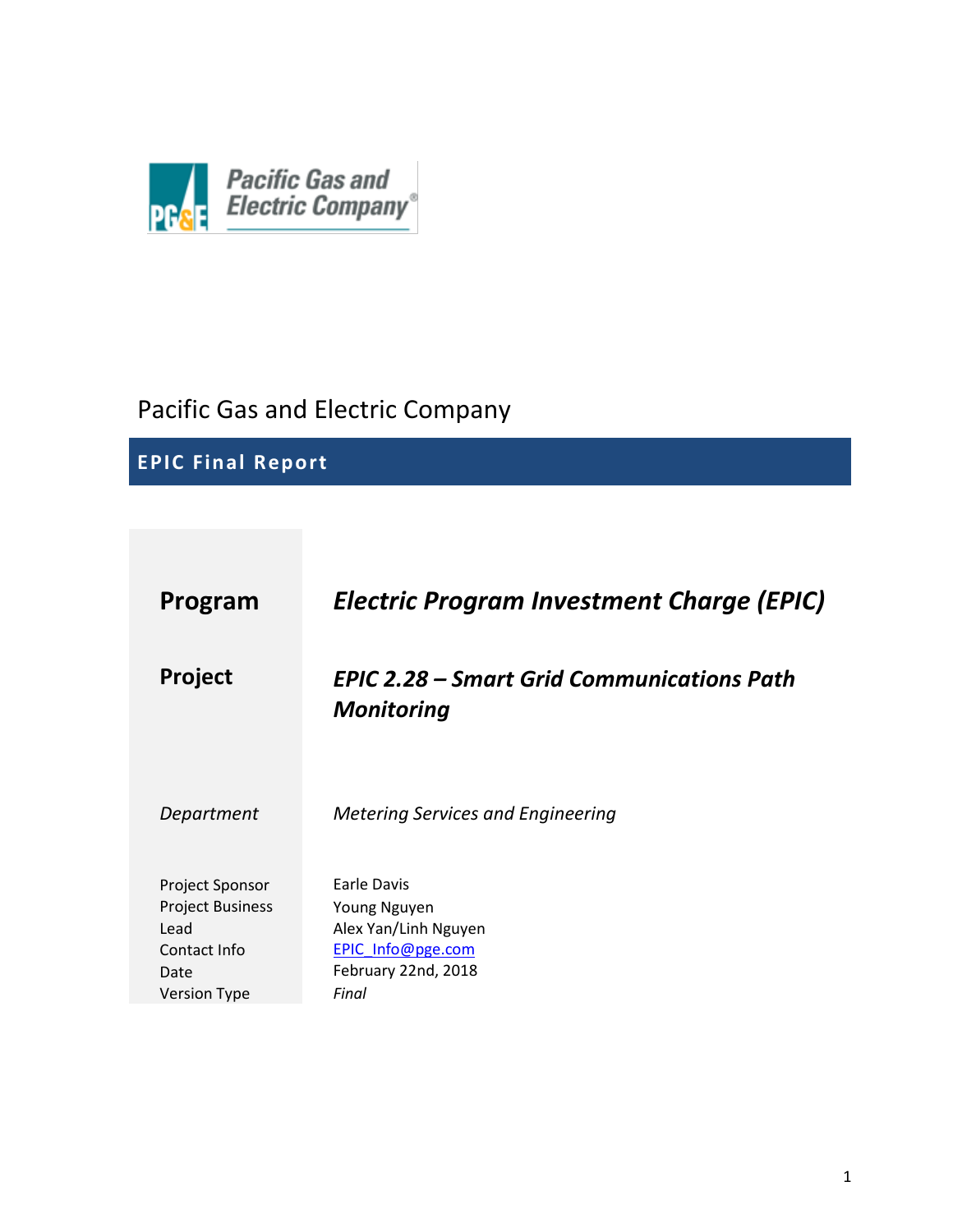# **Table of Contents**

| 1              |     |       |  |
|----------------|-----|-------|--|
|                | 1.1 |       |  |
|                | 1.2 |       |  |
|                | 1.3 |       |  |
|                | 1.4 |       |  |
|                | 1.5 |       |  |
| $\overline{2}$ |     |       |  |
| 3              |     |       |  |
|                | 3.1 |       |  |
|                | 3.2 |       |  |
|                | 3.3 |       |  |
| $\overline{4}$ |     |       |  |
|                | 4.1 |       |  |
|                | 4.2 |       |  |
|                | 4.3 |       |  |
| 5              |     |       |  |
|                | 5.1 |       |  |
|                | 5.2 |       |  |
|                | 5.3 |       |  |
|                |     | 5.3.1 |  |
|                |     | 5.3.2 |  |
|                | 5.4 |       |  |
|                | 5.5 |       |  |
| 6              |     |       |  |
|                |     |       |  |

# **Table of Figures**

| Figure 2- Direct relationship of weak RSSI signal and failed transmitting of an RF signal12 |  |
|---------------------------------------------------------------------------------------------|--|
|                                                                                             |  |

# **Table of Tables**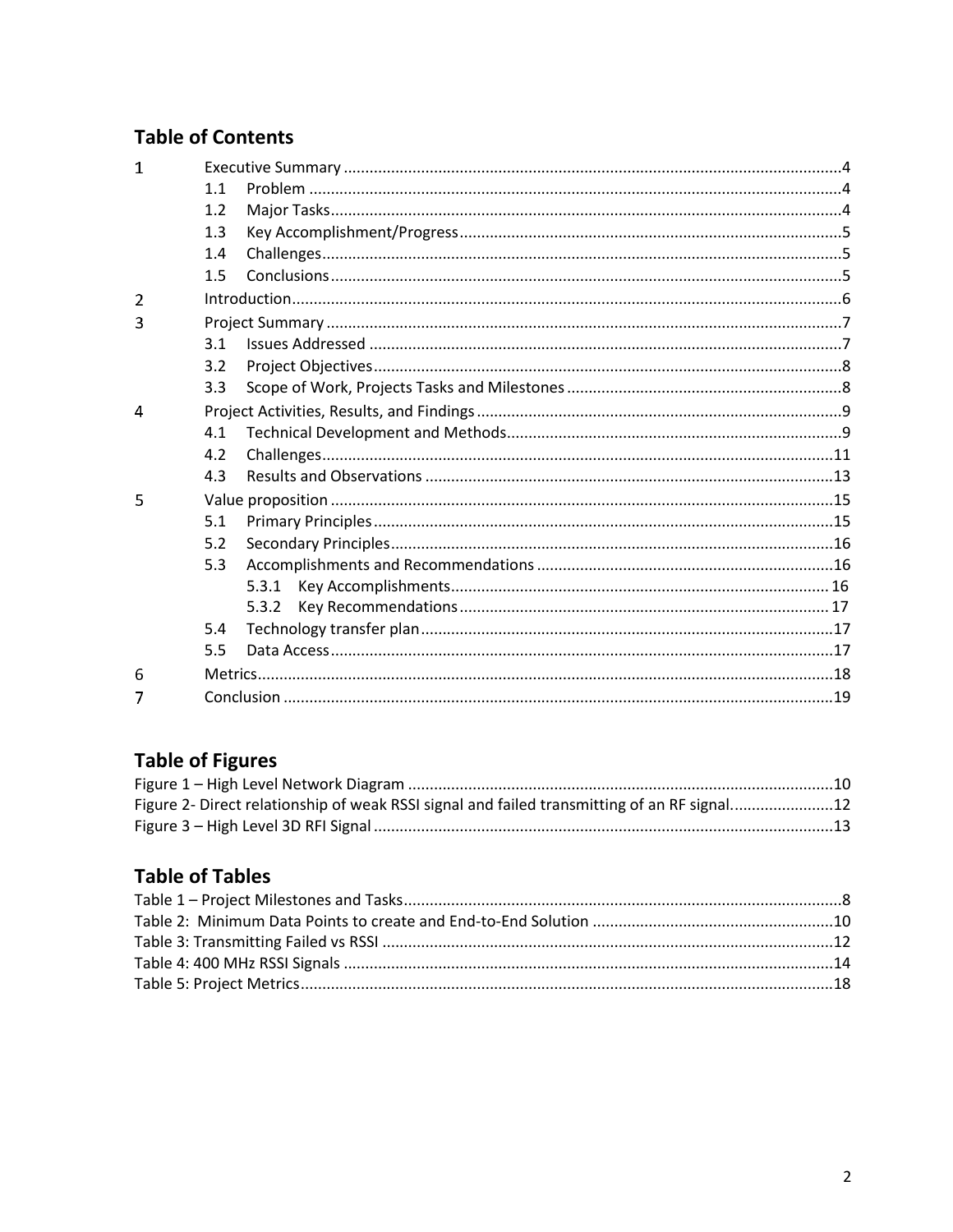| AMI          | <b>Advanced Metering Infrastructure</b>                                                |
|--------------|----------------------------------------------------------------------------------------|
| <b>ANSI</b>  | American National Standards Institute                                                  |
| AP           | <b>Access Point</b>                                                                    |
| API          | <b>Access Point Interface</b>                                                          |
| <b>CVWS</b>  | <b>Cloud Vendor Web Services</b>                                                       |
| CC&B         | <b>Customer Care and Billing</b>                                                       |
| <b>CEC</b>   | <b>California Energy Commission</b>                                                    |
| <b>CPUC</b>  | California Public Utilities Commission                                                 |
| <b>EPIC</b>  | Electric Program Investment Charge                                                     |
| <b>ESFT</b>  | <b>Enterprise Secure File Transfer</b>                                                 |
| ID           | Identification                                                                         |
| IP           | Internet Protocol                                                                      |
| <b>IPSEC</b> | <b>Internet Protocol Security</b>                                                      |
| KPI          | Key Performance Indicator                                                              |
| LAN          | Local Area Network                                                                     |
| <b>NAN</b>   | Neighborhood Area Network                                                              |
| PG&E         | Pacific Gas and Electric Company                                                       |
| Ping         | A utility used to test the reachability of a host on an Internet Protocol (IP) network |
| <b>RF</b>    | Radio Frequency                                                                        |
| <b>RFI</b>   | Radio Frequency Interference                                                           |
| <b>RSSI</b>  | Received Signal Strength Indicator                                                     |
| <b>SA</b>    | Spectrum Analyzer                                                                      |
| SMOC         | <b>Smart Meter Operations Center</b>                                                   |
| TD&D         | <b>Technology Demonstration &amp; Deployment</b>                                       |
| UL/DL        | Uplink (UL)/downlink (DL) modulation                                                   |
| <b>VPN</b>   | <b>Virtual Private Network</b>                                                         |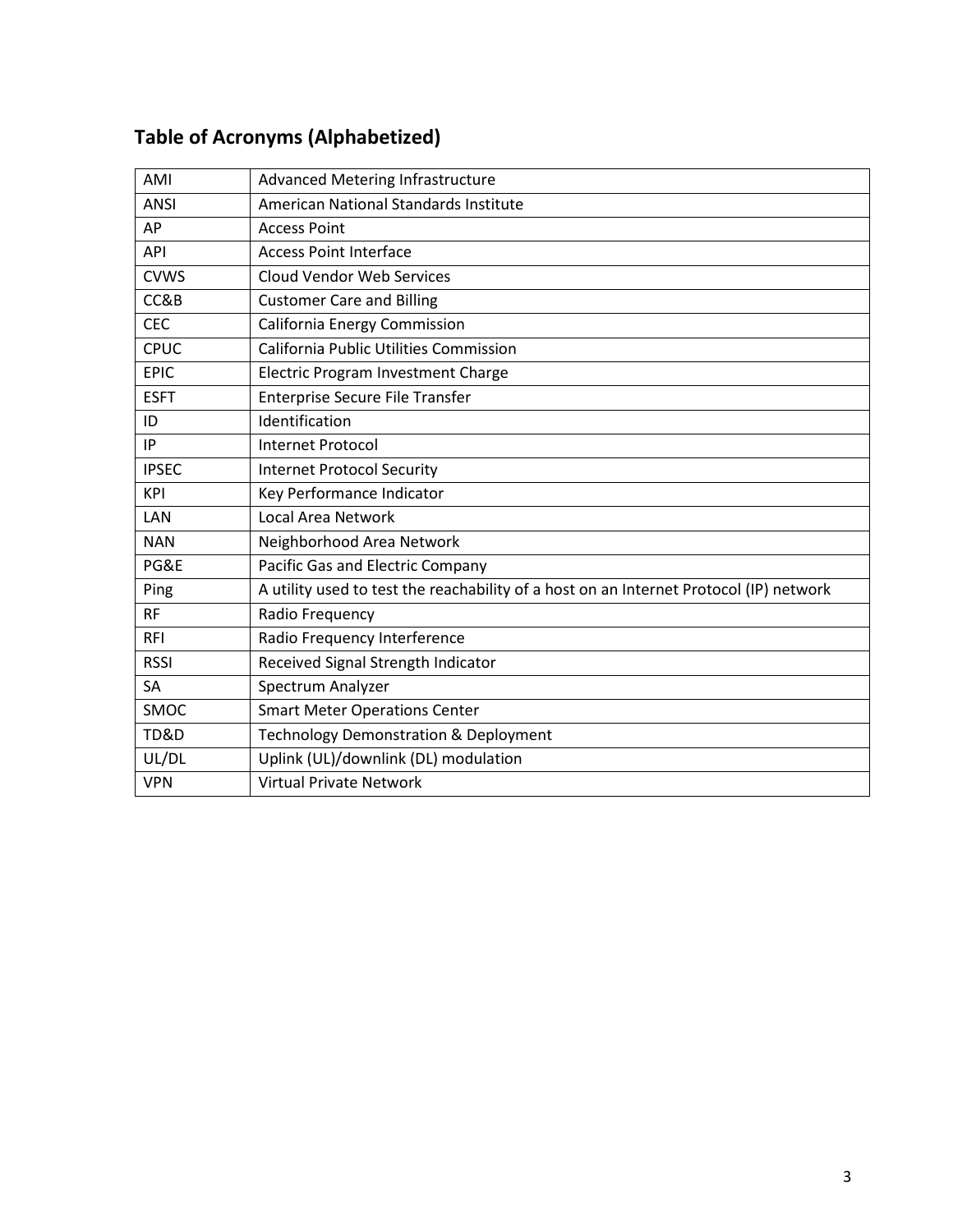#### <span id="page-3-0"></span> $\mathbf{1}$ **Executive Summary**

Pacific Gas and Electric (PG&E) Electric Program Investment Charge (EPIC) Project 2.28 Smart Grid Communications Path Monitoring was intended to demonstrate how an algorithm based approach could potentially continuously monitor, analyze/diagnose and identify radio frequency interference (RFI) that impacts the 400 MHz, 900 MHz and future 2.4 GHz AMI networks as well as develop an endto-end process from monitoring-to-mitigation of such interference. PG&E expects there will be growing utilization of the frequency band leveraged by our AMI network as third parties continue to leverage that same unlicensed frequency band (900 MHz and 2.4 GHz) or licensed band (400 MHz) for their communications needs. This has the potential to create a situation where the increased data traffic will pose more data interferences. If the project had successfully been able to create an algorithm for detecting potential RFI affected areas as part of this demonstration, this would have positioned PG&E to be able to better proactively monitor communication paths, analyze radio frequency data, identify RFI, and manage the RFI to ensure reliability of smart grid networks.

## <span id="page-3-1"></span>**1.1Problem**

Today, PG&E does not have technology to continuously monitor, analyze/diagnose and identify RFI that may impact the 400 MHz, 900 MHz, and 2.4 GHz AMI networks. This is a key risk and obstacle as network utilization grows and the need for monitoring communication paths and identifying radio communication interferences becomes more time and cost pressuring. For example, transmissions from other entities can overpower or interfere with PG&E's AMI meter transmission, resulting in packet damage or loss, which causes the metering devices to 'retry' the transmission. Sometimes the device may have to 'retry' several times. If the transmissions do not succeed, the billing systems have to estimate portions of the bill. If there is limited historical data available, the billing operations team may have to estimate the bill manually. This estimation would become more challenging if the level of interference and thus the level of data loss were to increase.

PG&E's current process for identifying RFI is reactive and resolutions will be sought after RF interferences arise and are identified. For example, network data that could not be collected as a result of interference from a third party impacting the AMI network might only be identified by missing read data and subsequent root cause analysis with a field technician's investigation using spectrum analyzers. Upon discovery, the field technician would initiate the resolution process and contact the 3<sup>rd</sup> party who might have caused the interference issues. Because of the time it requires PG&E to acknowledge that there is an RFI problem, the time required to identify the source of the RFI, the time required to mitigate the issue, and the labor costs associated with this process, the process will not be an ideal long term solution if RFI issues become more frequent in the AMI systems with the growth of 3<sup>rd</sup> party network connected devices.

## <span id="page-3-2"></span>**1.2Major Tasks**

The project included the following major tasks. Each task was designed to be sequential and build on the previous work of the tasks before it:

- 1. Leverage spectrum analyzers to establish a sample and potentially network wide baseline of RFI
- 2. Develop an algorithm and application to proactively identify potential RFI affected areas
- 3. Mobilize probes to identify and confirm RFI sources, which verifies that the demonstration application is working as intended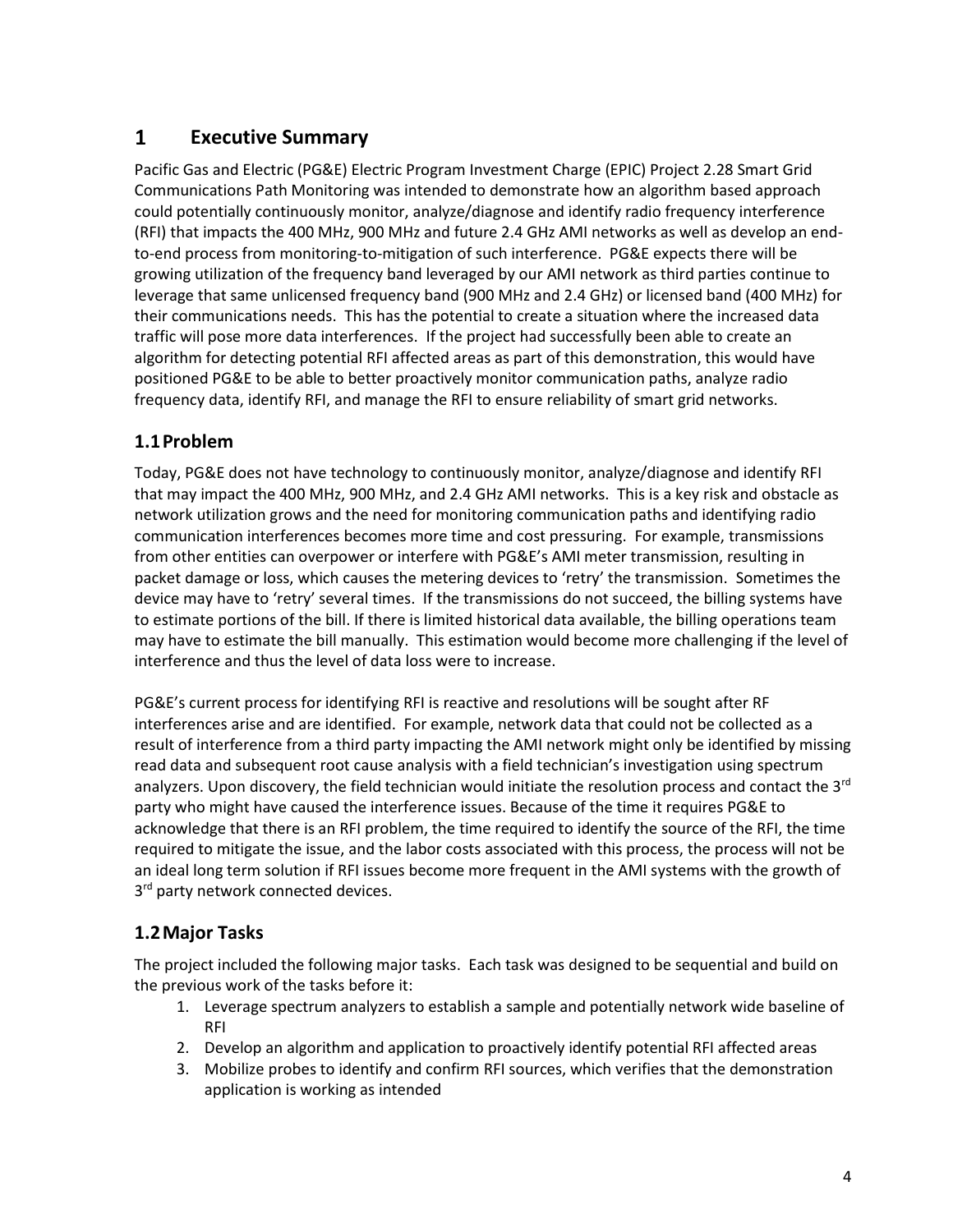4. Develop an end-to-end process from monitoring to mitigation of interference leveraging the algorithm created. As appropriate, take actions and next steps in accordance with Federal Communications Commission (FCC) rules and guidelines.

### <span id="page-4-0"></span>**1.3Key Accomplishment/Progress**

The following summarize some of the key accomplishments of the project over its duration:

- Activated spectrum analyzers, collected a sample of RFI data at one instant in time, and determined that there is congestion on certain channels on the 900 MHz network.
- Developed a network configuration plan that would enable PG&E to gather relevant external data sources through a secure VPN tunnel onto PG&E's network.
- Identified minimum data points and sources of this data needed to identify the source of RFI and develop a proactive automated detection algorithm.
- Identified two methodologies for data discovery into the proposed RFI server.
- Conducted an initial assessment on the available spectrum analyzer and AMI data sets to understand deficiencies and barriers associated with using this data to identify RFI and developing algorithms to create an automated end-to-end tool.

## <span id="page-4-1"></span>**1.4Challenges**

Unfortunately, PG&E was unable to obtain the necessary RFI data through our head-end network operations center or through our third party vendor who manages our head-end AMI application. This radio frequency data was found to be critical in developing and demonstrating the proposed new algorithm and associated application. The prerequisite for developing a good RFI algorithm relies on obtaining meaningful RF data from the actual AMI network itself, which will form the basis for comparison with the external RFI instrumentation which is used to measure external interference from third parties. Through PG&E's work on this demonstration, we discovered that neither the AMI network nor the head-end AMI application was able to provide the needed RF data operating parameters to formulate a starting point for building this interference criteria. A minimal amount of channel loading data for a small area in a San Francisco test area was obtained, however this data did not include critical data points and was not granular enough to be able to create the algorithm and application needed for proactive automated interference detection.

## <span id="page-4-2"></span>**1.5Conclusions**

PG&E identified through a sample of RF data that there are potential channel congestion issues that can lead to RFI conflicts in our network. With increasing numbers and types of devices that will occupy the limited free RF bandwidth of AMI networks, it would be beneficial to understand and establish the local and system wide RF Baseline noise (interference) levels going forward in order to track the rate of growth in RFI and the levels of RFI impact in the AMI network operations. The work completed in this project could be leveraged in the development and/or use of future tools and in forming broader mitigation of AMI network RFI, once the needed data is available. The primary issue with the available data is that the needed AMI RF data elements are not available on a continuous basis, which is required and absolutely necessary for the development of the RFI system/application. It is clear that in order for an algorithm and application to be developed in the future, minimum information of data elements are required to evaluate RFI issues and their associated characteristics, and as a result utility partners should make RFI data access an important key requirement of their network vendors to effectively and appropriately monitor their networks. Through defining out the needed data, this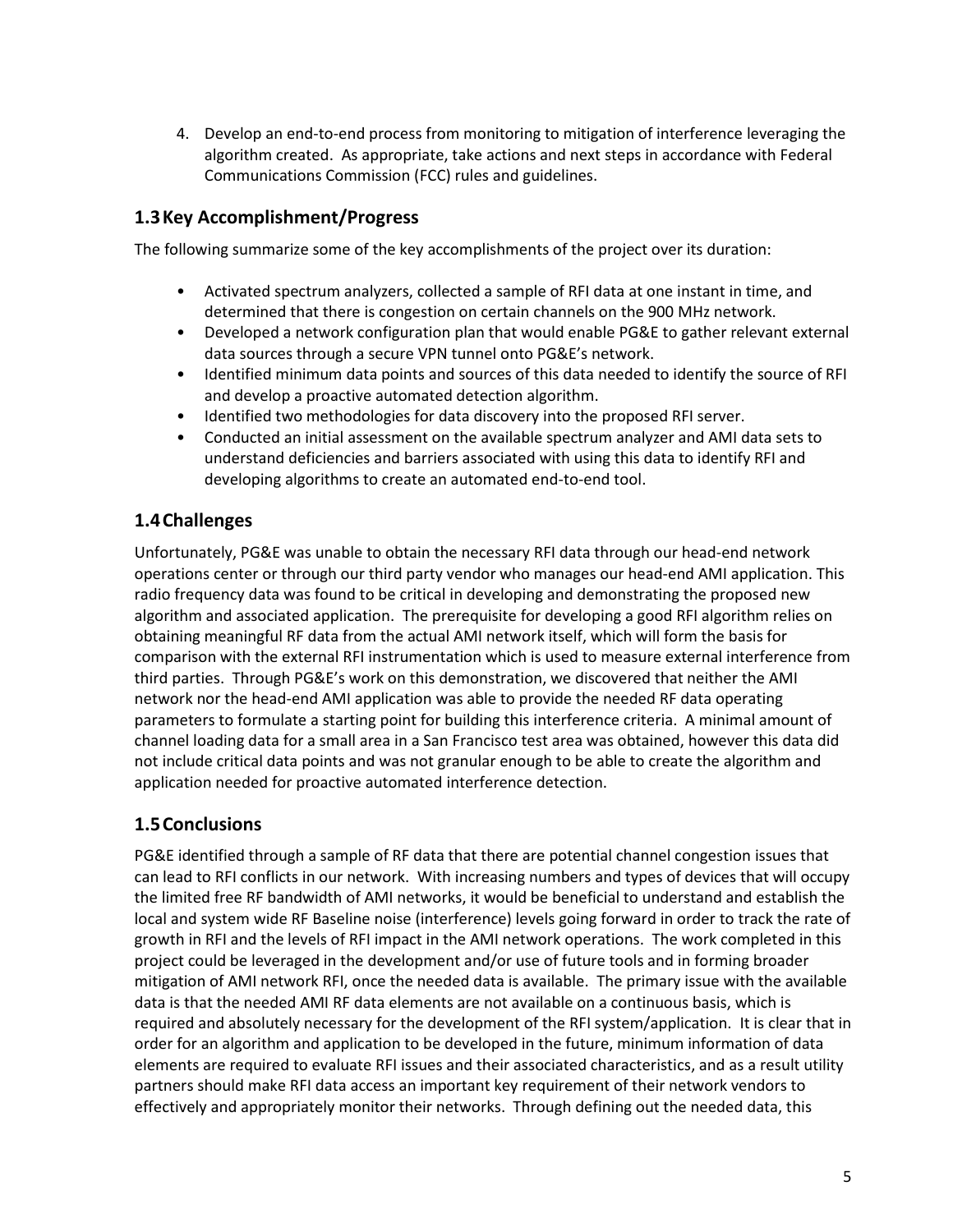limited trial has provided valuable information to help future capability developments in new AMI products by the vendors and operating entities alike.

#### <span id="page-5-0"></span> $2<sup>1</sup>$ **Introduction**

 $\overline{a}$ 

This report documents the EPIC 2.28 – Smart Grid Communication Path Monitoring project accomplishments, highlights key learnings from the project that have industry-wide value, and describes the additional development needed before the technology can be further advanced.

The California Public Utilities Commission (CPUC) passed two decisions that established the basis for this demonstration program. The CPUC initially issued D. 11-12-035, Decision Establishing Interim Research, Development and Demonstrations and Renewables Program Funding Level, which established the Electric Program Investment Charge (EPIC) on December 15, 2011. Subsequently, on May 24, 2012, the CPUC issued D. 12-05-037, Phase 2 Decision Establishing Purposes and Governance for Electric Program Investment Charge and Establishing Funding Collections for 2013-2020, which authorized funding in the areas of applied research and development, technology demonstration and deployment (TD&D), and market facilitation. In this later decision, CPUC defined TD&D as "the installation and operation of pre-commercial technologies or strategies at a scale sufficiently large and in conditions sufficiently reflective of anticipated actual operating environments to enable appraisal of the operational and performance characteristics and the financial risks associated with a given technology."

The decision also required the EPIC Program Administrators to submit Triennial Investment Plans to cover three-year funding cycles for 2012-2014, 2015-2017, and 2018-2020. On November 1, 2012, in A.12-11-003, PG&E filed its first triennial Electric Program Investment Charge (EPIC) Application at the CPUC, requesting \$49,328,000 including funding for 26 Technology Demonstration and Deployment Projects. On November 14, 2013, in D.13-11-025, the CPUC approved PG&E's EPIC plan, including \$49,328,000 for this program category. Pursuant to PG&E's approved EPIC triennial plan, PG&E initiated, planned and intended to implement the following project: EPIC Project 2.28 with the purpose of developing and demonstrating a new technology to continuously monitor, analyze/diagnose and identify RFI that impacts the 400 MHz, 900 MHz and future 2.4 GH $z<sup>1</sup>$  AMI network as well as develop an end-end process from monitoring-to-mitigation of such interference.

Through the annual reporting process, PG&E kept CPUC staff and stakeholders informed on the progress of the project. The following is PG&E's final report on the project.

 $^1$  2.4 GHz network was anticipated to be deployed for meter communications in 2019 and could have been included in the project.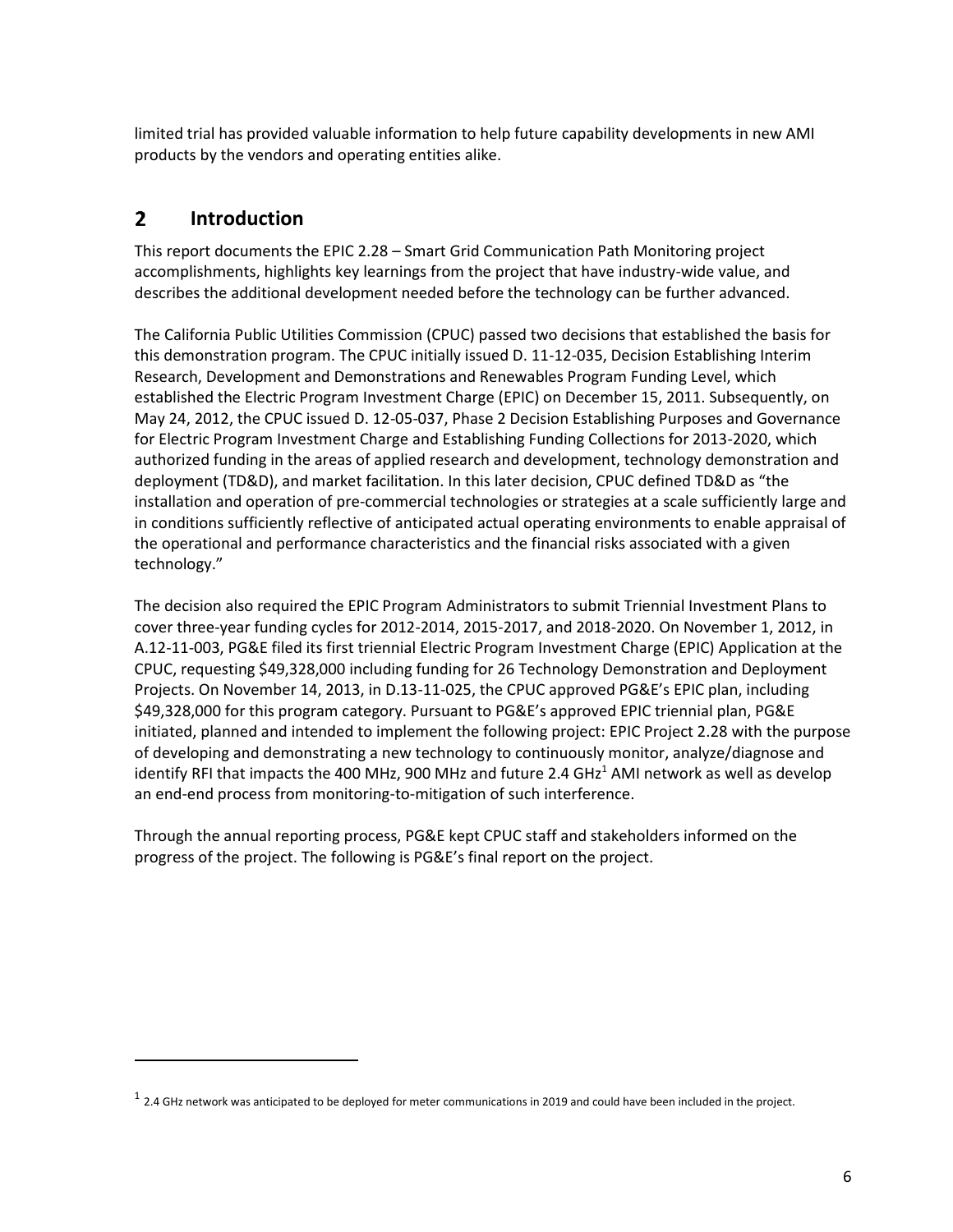#### <span id="page-6-0"></span> $\overline{\mathbf{3}}$ **Project Summary**

The RFI Monitoring Tool/Application had been targeted to 1) Conduct an initial noise assessment to establish a baseline of RFI in the AMI Network, 2) Analyze a continuous flow of data to identify potential locations and sources of RFI, and 3) Develop an end-to-end process/tool from monitoring to mitigation of interference. This tool would include the development of new algorithms to identify package damage and/or loss due to RFI and correlate the timing of the interference with transmission from other entities that use the same or nearby frequencies. This would be achieved through the ability to monitor and record 400 MHz and 900 MHz SmartMeter™ data packet transmissions and radio frequency spectrum histograms, and creating algorithms that would leverage data within existing AMI networks and internal spectrum analyzers imbedded in PG&E's existing SmartMeter devices. The application would include a user interface with heat maps to visualize the spectrum within PG&E's territory. The development of the process to utilize the application and to address any RFI identified is the key objective of the demonstration.

## <span id="page-6-1"></span>**3.1 Issues Addressed**

 $\overline{a}$ 

Today, PG&E relies on an ad hoc field tool and manual RFI reports upon request, which creates a challenge to understand the full scope of RFI issues or to measure the benefits of any potential mitigation approach.

PG&E's AMI networks use radios with frequencies in the range that are common to other users (i.e., emergency/medical, households) to transmit data required for billing of customers, outage detection and Volt-Var optimization. One 900 MHz AMI network operates in the 902-928 MHz range, an unlicensed<sup>2</sup> spectrum, which is open for public use. In many cases, small devices are transmitting at 1 Watt or less, however it is available for entities licensed up to 30 Watts. Another PG&E's 400 MHz communication network uses two licensed frequencies (462.4125 & 467.4125 MHz), but there are entities that operate radios using frequencies very near those frequencies. Therefore non-PG&E applications could have an impact on PG&E operations.

Transmissions from other entities can overpower or interfere with PG&E's AMI meter transmission, resulting in packet damage or loss, which causes the metering devices to 'retry' the transmission. Sometimes the device may have to 'retry' several times. If the transmissions do not succeed, the billing systems have to estimate portions of the bill. If there is limited historical data available, the billing operations team will estimate the bill manually. Communication issues may also lead to a field technician needing to make a trip to the meter and perform an investigation and/or replace the meter.

The current process for addressing RFI issues can have significant impacts on reliability and affordability due to 1) Manual labor of network specialists to run reports and complaints from operations to indicate potential interference, 2) truck rolls and field visits to verify the issue by technicians, 3) reducing the number of estimated bills per month and manual fixes resulting from non/intermittent communications from the SmartMeter™ to PG&E head-end, and 4) Impacts to the SCADA System.

 $^2$  Unlicensed frequencies are public and do not require registration. On licensed frequencies, users register with the Federal Communications Commission (FCC) and pay for frequency use.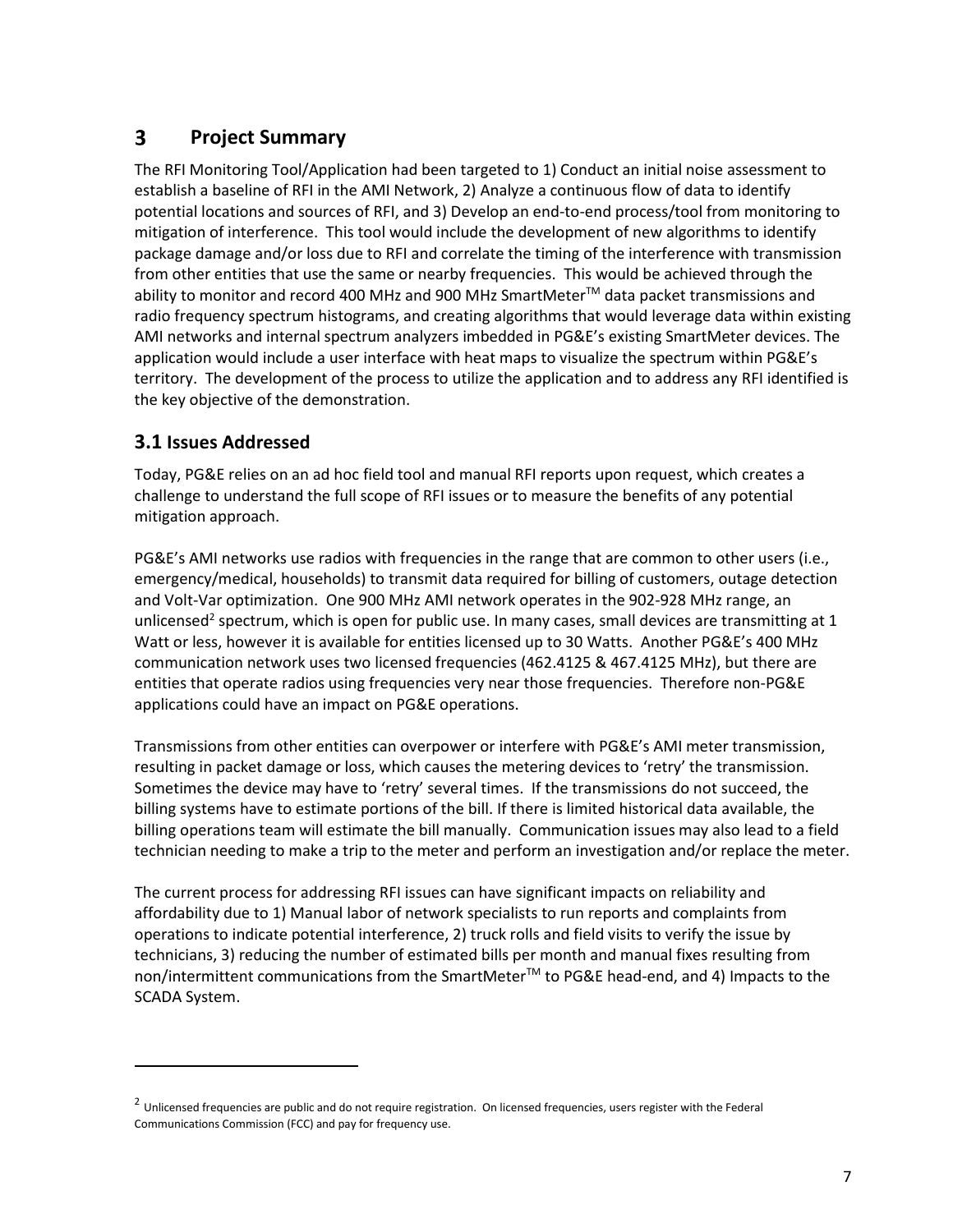If RFI issues were to occur on the SCADA network, they could potentially impact critical grid monitoring and control operational functions, which in turn could impact grid reliability.

If RFI issues were to occur on the AMI networks, they would potentially reduce the efficacy of billing data collection, outage detection and Volt-Var optimization by causing disruptions to the stream of available data from AMI meters.

An interrupted data stream is a key issue as the utility moves towards the development of smart grids that require increasing amounts of real- time information.

If PG&E could monitor the transmissions that are causing interference to metering data transmissions, problems would then be mitigated in a timely manner. This could become increasingly important as technology continues to advance and more users become active on these radio frequencies that are being used at PG&E.

### <span id="page-7-0"></span>**3.2Project Objectives**

The project objective was to develop and demonstrate a new technology to continuously monitor, analyze/diagnose and identify RFI that impacts the 400 MHz, 900 MHz and 2.4 GHz AMI networks as well as develop an end-end process from monitoring-to-mitigation of such interference. Such a new technology and application demonstration could have potentially reduced the instances of 'estimated bills' and improved network performance and reliability. This technology demonstration could have been used in the SCADA network to potentially mitigate RFI impacts to SCADA system and network.

The project included the following major tasks. Each task is sequential and builds on the previous work:

- 1. Leverage spectrum analyzers to establish a network wide baseline of RFIs.
- 2. Develop an algorithm and application to proactively identify potential RFI affected areas utilizing network RF data.
- 3. Mobilize probes to identify and confirm noise and RFI sources, which verifies that the demonstration application is working as intended.
- 4. Develop an end-to-end process from monitoring to mitigation of interference. As appropriate, take actions and next steps in accordance with FCC rules and guidelines.

### <span id="page-7-1"></span>**3.3Scope of Work, Projects Tasks and Milestones**

The scope of work for this project included tasks that support the end result of demonstration of a new technology to continuously monitor, analyze/diagnose and identify RFI. To complete the Scope of Work for the project, Table 1 describes the project milestones and tasks that were created.

<span id="page-7-2"></span>

| Milestone | Description          | <b>Deliverables</b>                                                |
|-----------|----------------------|--------------------------------------------------------------------|
|           | <b>Initial Noise</b> | One Signal Analyzer for Consultant<br>а.                           |
|           | Assessment           | One Signal Analyzer for PG&E<br>b.                                 |
|           |                      | Computers, Antennas, Mounting Kit, other Materials needed to<br>c. |
|           |                      | complete RFI Probe Consultant                                      |
|           |                      | Computers, Antennas, Mounting Kit, other Materials needed to<br>d. |
|           |                      | complete RFI Probe PG&E                                            |
|           |                      | Noise testing at 4 locations<br>e.                                 |

| Table 1 – Project Milestones and Tasks |  |  |  |  |  |
|----------------------------------------|--|--|--|--|--|
|----------------------------------------|--|--|--|--|--|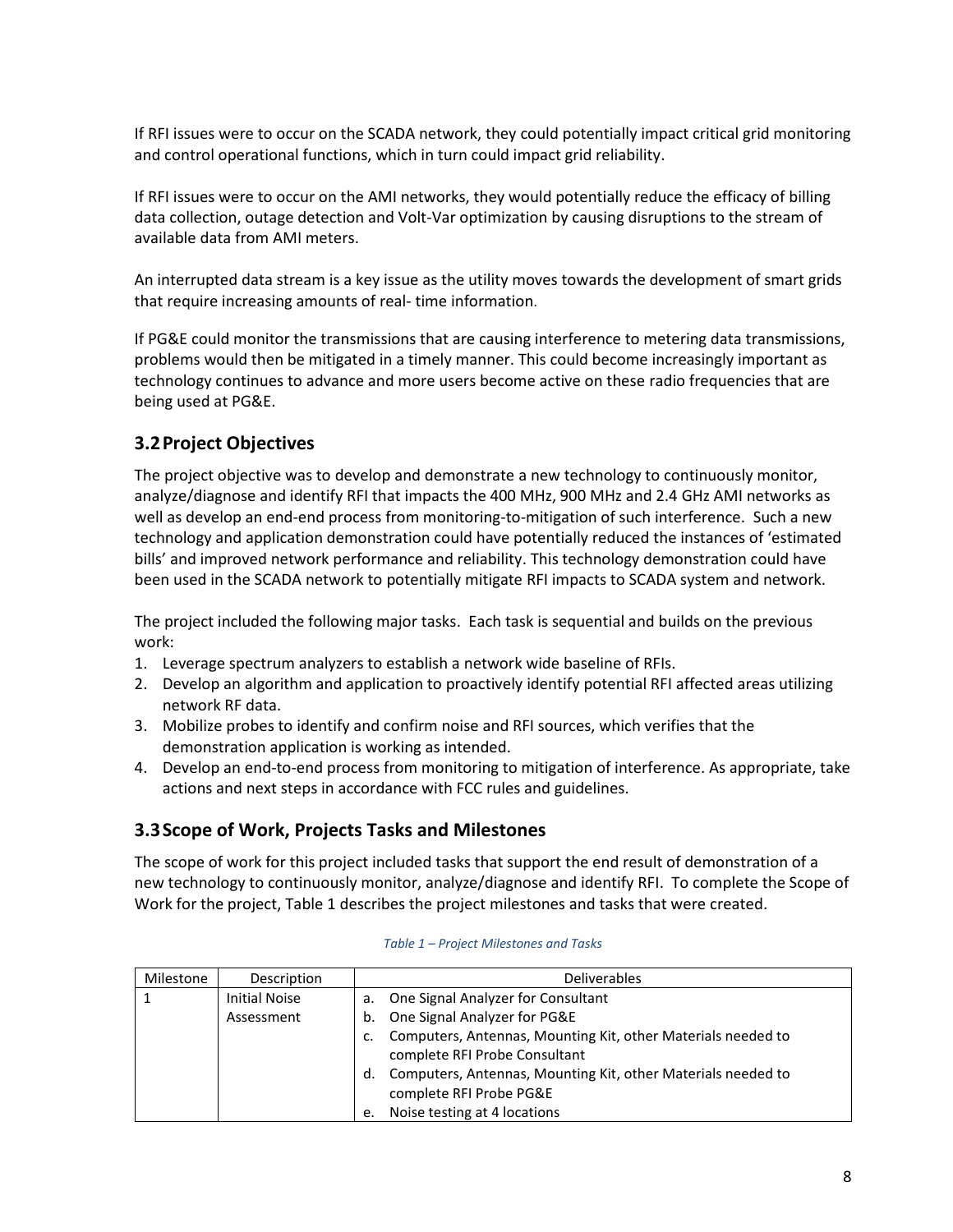|                |                        | f. | Technical Workshop for Initial Noise Assessment                        |
|----------------|------------------------|----|------------------------------------------------------------------------|
|                |                        | g. | Noise Assessment Report                                                |
| $\overline{2}$ | Algorithm and RFI      | a. | One Integrated RFI Probe for Consultant                                |
|                | <b>Monitoring Tool</b> | b. | One Integrated RFI Probe for PG&E                                      |
|                |                        | c. | RFI Probe Communication and Measurement Algorithm based on             |
|                |                        |    | automated test scripts                                                 |
|                |                        | d. | Demonstration of RFI Probe usage                                       |
|                |                        | e. | Technical Workshop for Demonstration of RFI Probe                      |
| 3              | <b>RFI Server</b>      | a. | RFI Application Server hosted on a web service                         |
|                | Application            | b. | RFI Application Software with functions and features as described in   |
|                | Software               |    | the EPIC 2.28 project business plan                                    |
|                |                        | c. | Technical Workshop for Scalability Requirements and Architecture.      |
|                |                        | d. | Technical Workshop for Demonstration of RFI Server Application         |
|                |                        |    | Software                                                               |
|                |                        | e. | Demonstration of RFI Server                                            |
| 4              | Noise Assessment       | a. | End-to-End Operational Process for use of RFI Probe and RFI Server     |
|                | Utilizing              | b. | New Noise Assessment using RFI Probe and RFI Server                    |
|                | Application            | c. | Technical Workshop for Definition and Categorization of RFI sources    |
|                | Software               | d. | <b>Updated Noise Assessment Report</b>                                 |
| 5              | <b>Trend Analysis</b>  | a. | New Noise Trend Feature available in RFI Server Application Software   |
|                |                        | b. | Technical Workshop for Trend Analysis and Predictive Calculation       |
| 6              | Predictive             | a. | New Predicative Feature of RFI noise levels based on modeling          |
|                | Calculation            |    | assumptions available in software                                      |
| $\overline{7}$ | Link Assessment        | a. | New data import software feature to accept link data via PG&E          |
|                |                        |    | Operational API from application head ends                             |
|                |                        | b. | Definition of Link Assessment data strategy and technical requirements |
|                |                        | c. | Link Assessment Algorithm                                              |
|                |                        | d. | Technical Workshop for Link Assessment                                 |
|                |                        | e. | Link Assessment Report                                                 |
| 8              | <b>Final Report</b>    | a. | Final report                                                           |

#### <span id="page-8-0"></span>4 **Project Activities, Results, and Findings**

This project sought to develop and demonstrate a new technology to continuously monitor, analyze/diagnose and identify radio frequency interference (RFI) that impacts the 400 MHz, 900 MHz and 2400 MHz networks as well as develop an end-end process from monitoring-to-mitigation of such interference.

## <span id="page-8-1"></span>**4.1 Technical Development and Methods**

A plan was developed to achieve the objectives of this demonstration project. This plan included the development of a network configuration that would enable PG&E to gather relevant data from external sources through a secure tunnel onto PG&E's network. This methodology also included identifying the minimum required data points and sources of this data to pursue the technology demonstration, the discovery of this data onto a PG&E RFI server, and software/algorithm development to provide and end-to-end tool to identify and mitigate RFI issues. With this framework, PG&E worked through the project tasks and milestones developed (Section 3.3) to satisfy the objectives of this project.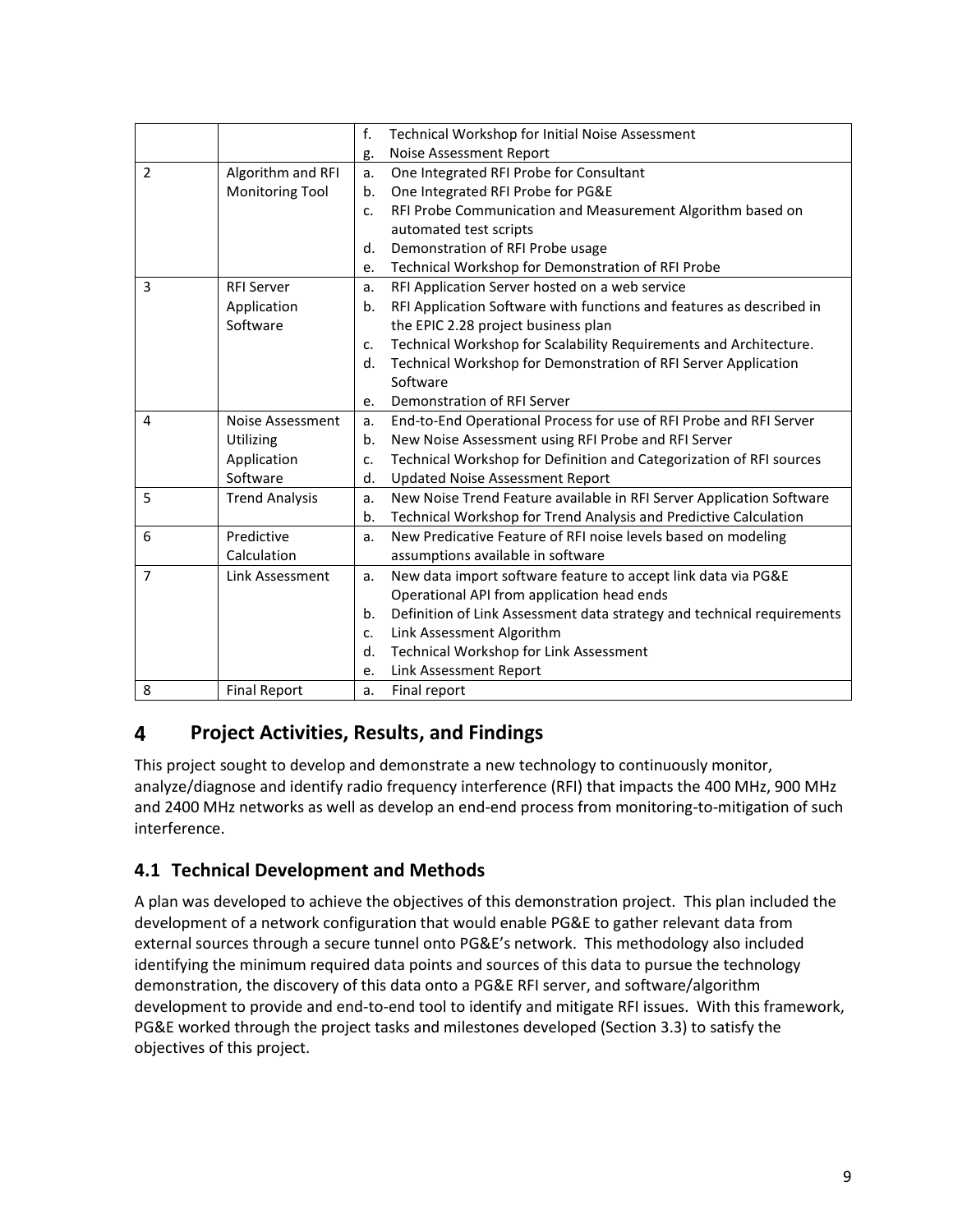#### **Network Architecture**

Figure 1 shows the proposed network connections for the 2.28 SG Communications Path Monitoring technology demonstration. The network configuration external sources include AMI network & RFI Probe (Spectrum Analyzer) data. These data are communicated to the PG&E Network through the public telecomm network via VPN tunnel for security. Discovery of these data sources are required to be developed in order for the disparate datasets to be integrated into the RFI Server application with algorithms developed. After development of algorithms and an end-to-end process, the technology demonstration would provide RFI Data products such as heat maps to identify sources of RFI and interference mitigation processes (e.g. RF filters, directional antennas). An RFI user interface was also in scope of this project for effective operation and control to manage RFI at the employee level.



*Figure 1 – High Level Network Diagram* 

### <span id="page-9-0"></span>**Data Input Requirements**

To develop and demonstrate the new technology and application, Table 2 lists the minimum continuous RFI network data points necessary for an end-to-end monitoring and mitigation tool. This data is expected to identify potential RFI areas for investigation and resolutions, and development of algorithms and review of the dataset would likely lead to additional data points to fully execute the demonstration.

The AMI Network and Spectrum Analyzer data have similar monitoring points, however the main differentiation is that the AMI network data includes data related to the PG&E Network only, and the spectrum analyzer data encompasses the PG&E Network data and all other interference properties outside of this network. It is believed that by overlaying the spectrum analyzer data on the PG&E Network data, PG&E could identify the source of interference as attributed by PG&E's internal RF networks or an external source.

| <b>Network Data Points</b>             |
|----------------------------------------|
| Uplink (UL)/downlink (DL) modulation   |
| Channel load                           |
| UL/DL packet error rate/bit error rate |
| RSSI reads                             |
| UL/DL throughput                       |
| UL/DL Ping loss                        |
| Aggregate noise floor                  |
| AP to Relay latency data/reports       |
| <b>Others TBD</b>                      |

<span id="page-9-1"></span>*Table 2: Minimum Data Points to create and End-to-End Solution*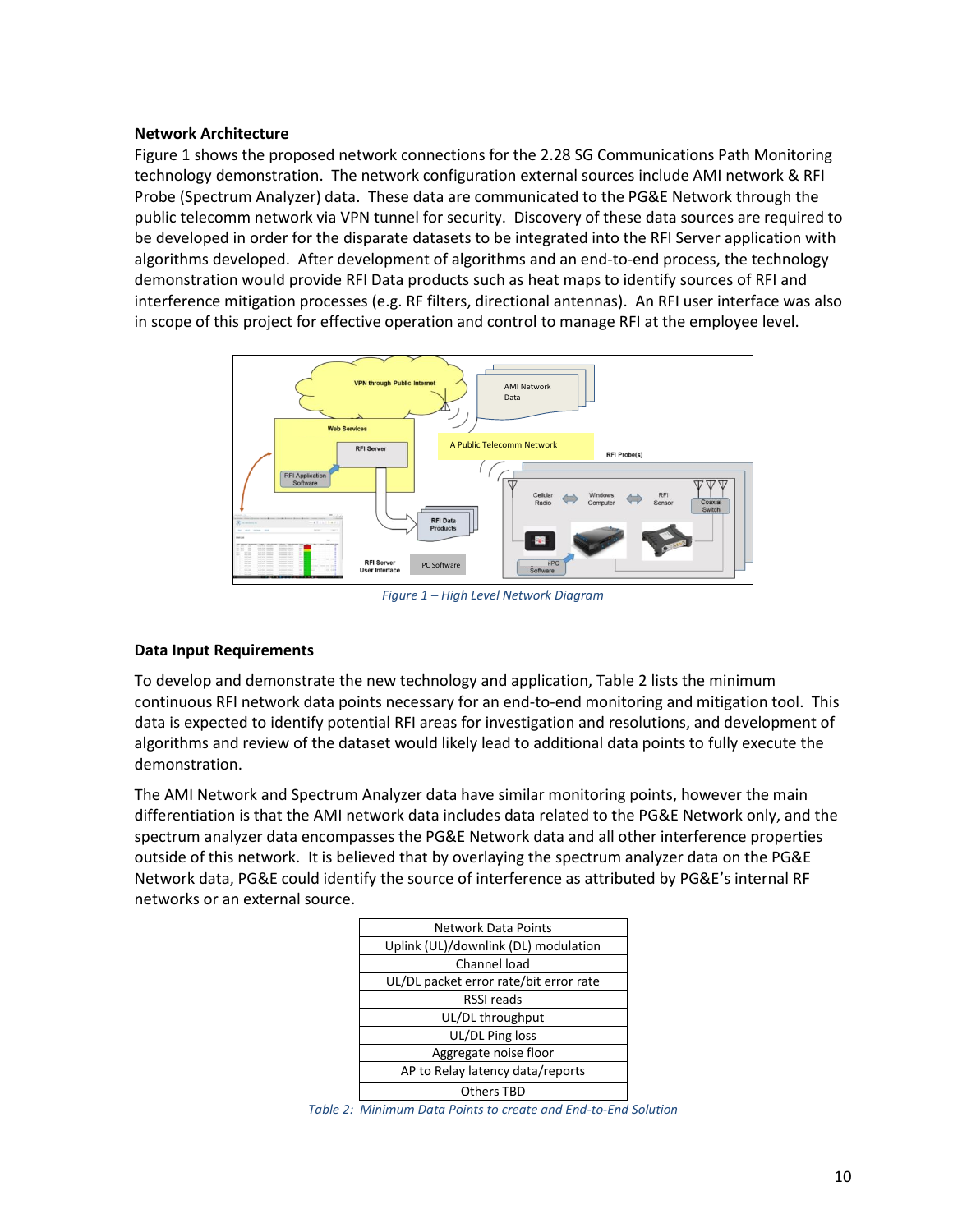### **Discovery**

Two processes were planned for discovery, one from a spectrum analyzer computer application and the other from smart grid AMI head-end systems. Discovery is a key area of technical development since data is being collected from multiple systems into the RFI Server with unique specifications for each network device and differences in their output format. Being able to integrate this information in useable format to develop an end-to-end process from monitoring-to-mitigation of RFI is critical to the success of the demonstration. Details of the two planned discovery processes are as follows:

- 1. Spectrum analyzer computer application web service discovery This process was planned for:
	- $\circ$  Parsing of CSV data files from a spectrum analyzer computer application as required for data storage and data presentation.
	- o Parsing of TXT setting files from a spectrum analyzer computer application as required for data storage and data presentation.
	- $\circ$  Recording of RFI spectrum analyzer location based on latitude / longitude from a telecomm carrier's wireless mobile hotspot or from a GPS dongle.
- 2. Flat file discovery This process was planned for:
	- o Flat-files that contain source data generated by a head-end system.
	- $\circ$  Parsing of CSV/TXT data files from a head-end system as required for data storage and data presentation/integration.

Once the above processes are developed, each needs to be configured to properly discover each of the data types and then integrate them as necessary in the RFI server.

### **Algorithms, Software Development, & User Interfaces**

Algorithm and software development is key to the successful execution of the objectives of this project. Without the ability to understand, analyze and interpret the dataset to develop algorithms and predictive models to mitigate RFI issues, no end-to-end solution can be created. The algorithm and software application will provide an automatic tool to routinely scan the networks, obtain and analyze necessary dataset, and then apply algorithms to identify potential RFIs. This application is the front end process to trigger subsequent steps for field-troubleshooting, confirming and mitigating of identified RFIs.

### <span id="page-10-0"></span>**4.2 Challenges**

PG&E successfully determined that the minimum data input requirements needed to develop and algorithm and application were not available. PG&E was unable to obtain RFI data through our headend network center or through our third party vendor who manages our network. As a result, there was no feasible path forward for the project team to overcome the lack of data to demonstrate a successful application for proactive automated interference detection. Such an application would have the potential to demonstrate a technology solution for a consolidated insight into multiple AMI networks' RF states.

### **Lack of Available Data**

PG&E was unable to obtain RFI data through our head-end network center and third party vendor who manages PG&E's network to procure this dataset. The vendor communicated that they did not have this information and were unable to provide support services to the requested dataset. It was confirmed that no specific RF tools existed to identify RFI signal(s) in PG&E's NAN. As a courtesy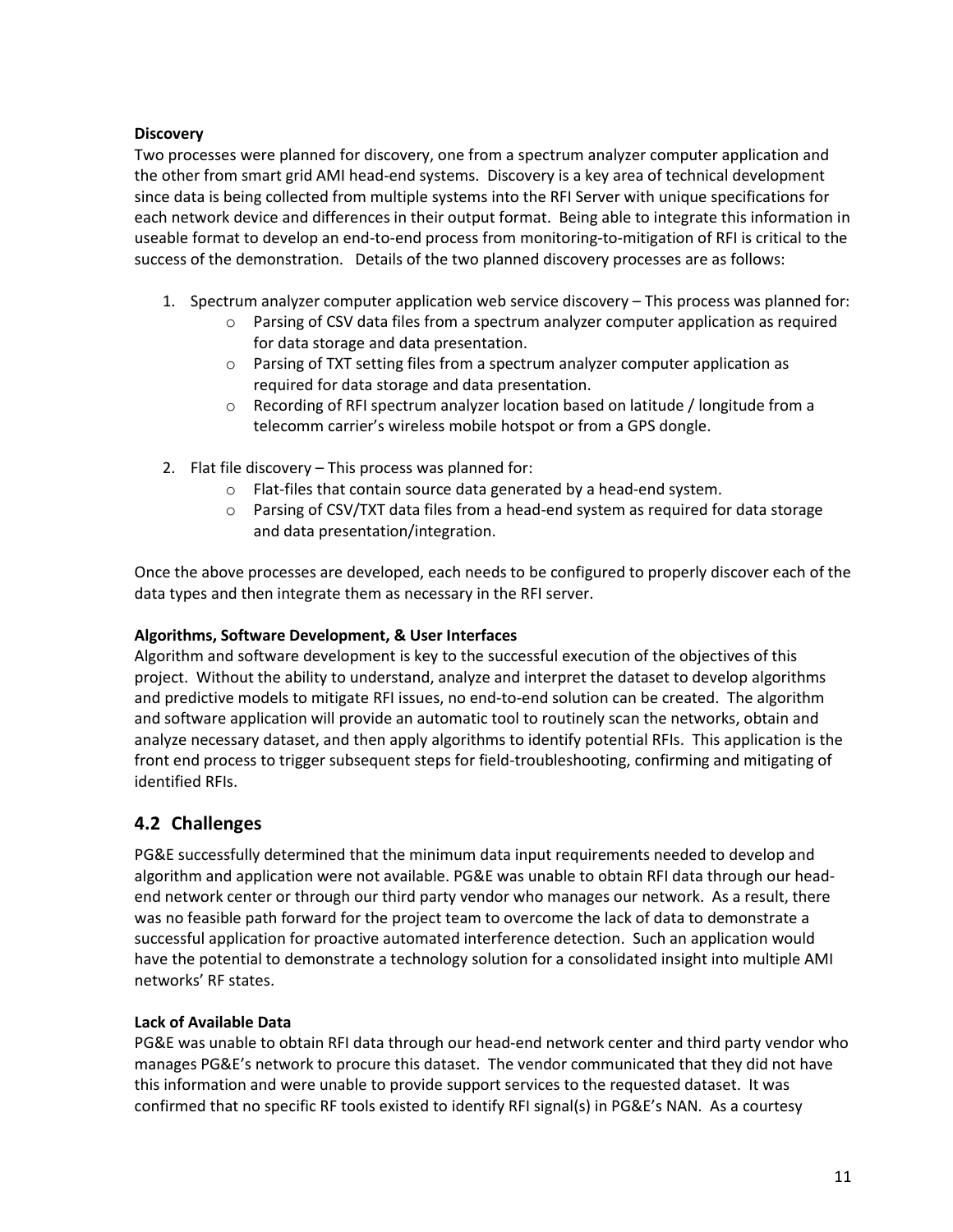service, the vendor provided channel loading data for a small area in San Francisco, however they were not optimistic that PG&E would be able to move into algorithm development with limited data.

Table 3 shows a sample dataset report provided to PG&E from AMI server for the first 11 channels (total 83) of a SmartMeter. The table describes loading (% packets transmitted) per channel and signal strength. This data provided is a summary log of packet transmission and the intervals of time occurrence for these packets of transmissions are not recorded or archived.

Notes: txg (transmit good); txf (transmit failed); rxd (transmit received); Min\_rssi (Minimum RSSI value indicating signal strength

| Channel | <b>Txg</b>                           | Txf | Rxd  | Min-rssi |
|---------|--------------------------------------|-----|------|----------|
| 0       | 1267                                 | 112 | 1208 | -98      |
| 1       | 1171                                 | 92  | 1091 | -98      |
| 2       | 1333                                 | 111 | 1264 | $-106$   |
| 3       | 1263                                 | 103 | 1157 | $-107$   |
| 4       | 1494                                 | 150 | 1323 | $-97$    |
| 5       | 1601                                 | 122 | 1440 | $-101$   |
| 6       | 1197                                 | 136 | 1120 | -96      |
| 7       | 1356                                 | 101 | 1230 | $-114$   |
| 8       | 1257                                 | 130 | 1092 | $-107$   |
| 9       | 1648                                 | 169 | 1265 | -96      |
| 10      | 1718                                 | 139 | 1388 | $-102$   |
|         | Table 2: Transmitting Eailed us DCCL |     |      |          |

*Table 3: Transmitting Failed vs RSSI* 

<span id="page-11-1"></span>In figure 2 below, the blue curve and green curve indicate the direct relationship of weak RSSI signal and failed transmitting of an RF signal. Weak signals will generate a high number of failed transmitting signals. The X-axis indicates the channel number. The Y-axis indicates the number of failed transmitting packages (txf) and its –dBm (min\_RSSI). Although this data may provide insight into establishing a network wide baseline for RFI in our network, the lack of continuous monitoring and available data to execute a complete end-to-end tool restricted algorithm development and the ability to identify RFI, or provide holistic learnings on the issue.

<span id="page-11-0"></span>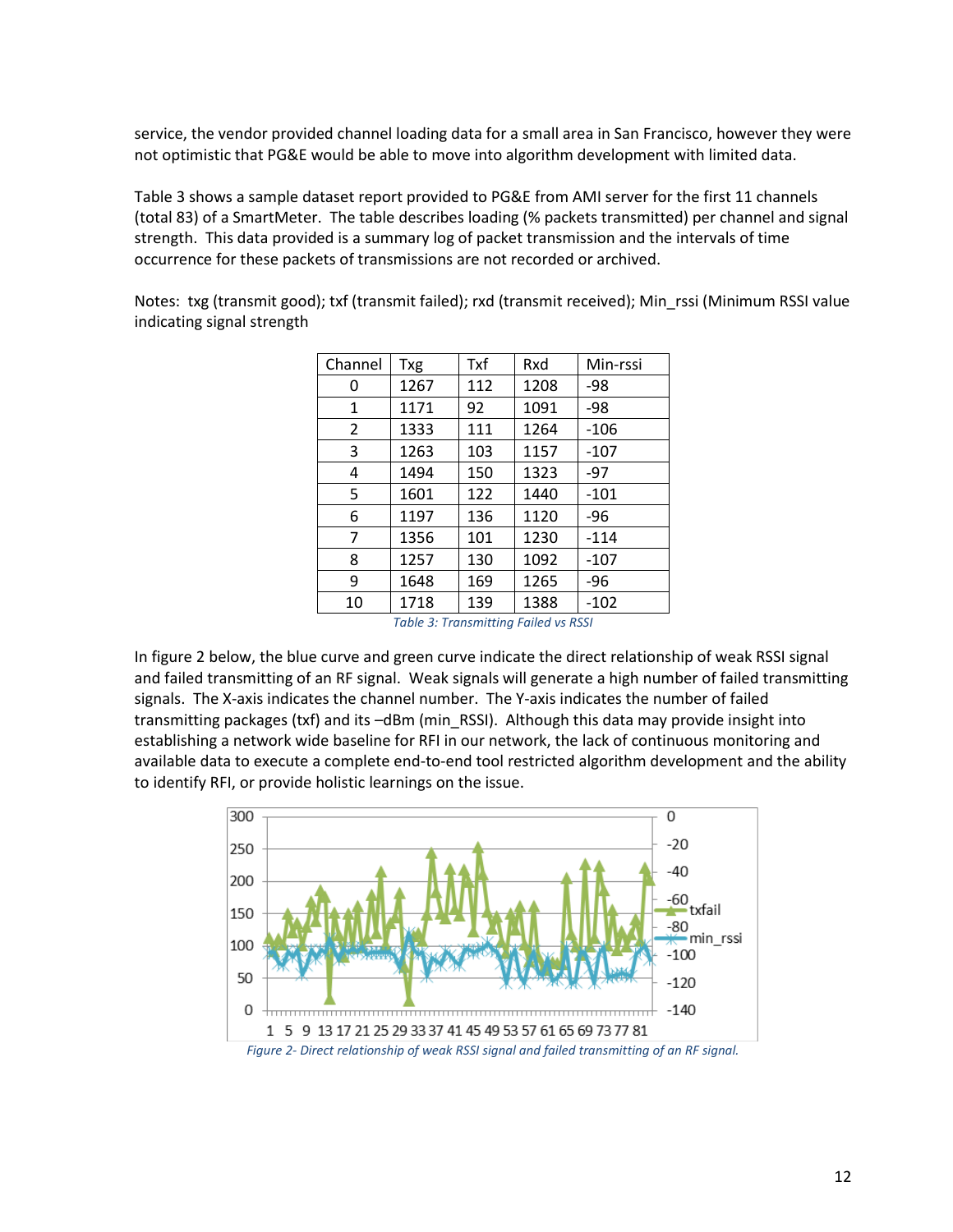### <span id="page-12-0"></span>**4.3Results and Observations**

PG&E activated spectrum analyzers and collected a sample of RFI data in our 900 MHz network. Review of this preliminary data indicated that there are instances where RFI may impact communications in PG&E on certain channels within the 900 MHz AMI network, but without establishing a network wide baseline noise assessment covering all times of everyday, it is not known to what degree or how this issue may escalate over time as more devices are included into these AMI networks.

### **900 MHz System Observations**

Figure 3 is a screenshot of a short video clip of spectrum analyzer data that was obtained measuring signal strength (dBm) in one AMI network (900MHz – 930 MHz). This graph represents a waterfall feature that has a 3D image (X-freq + Y-dBm + Z-Time ms). The red and blue colors represent that a strong and weak signal are present respectively. A greater density of red reflects a higher probability that interference in the RF network is present. It is important to note that from this information the source of interference (red signals) cannot be determined. Also, until the field investigation and confirmation is performed, the specific RFI impact is not known.



*Figure 3 – High Level 3D RFI Signal* 

### <span id="page-12-1"></span>**400 MHz System Observations**

The following table provides example of the RSSI data that the 400 MHz network equipment records each time it receives the data and 400 MHz signals. These signal levels are what the network equipment heard at the moment it receives the data from its sources of the data transmission. This RSSI value is not the level of RSSI that comes out of the device.

The RSSI in table 4 has the range from -96 to -115 dB. Below -100 dB is good and -110 to -115 dB are marginally good. This RF dataset of RSSI is the only information available in the 400 MHz network and does not provide a complete RF dataset that is necessary for the development and demonstration of the RFI software application with algorithms and predictive models.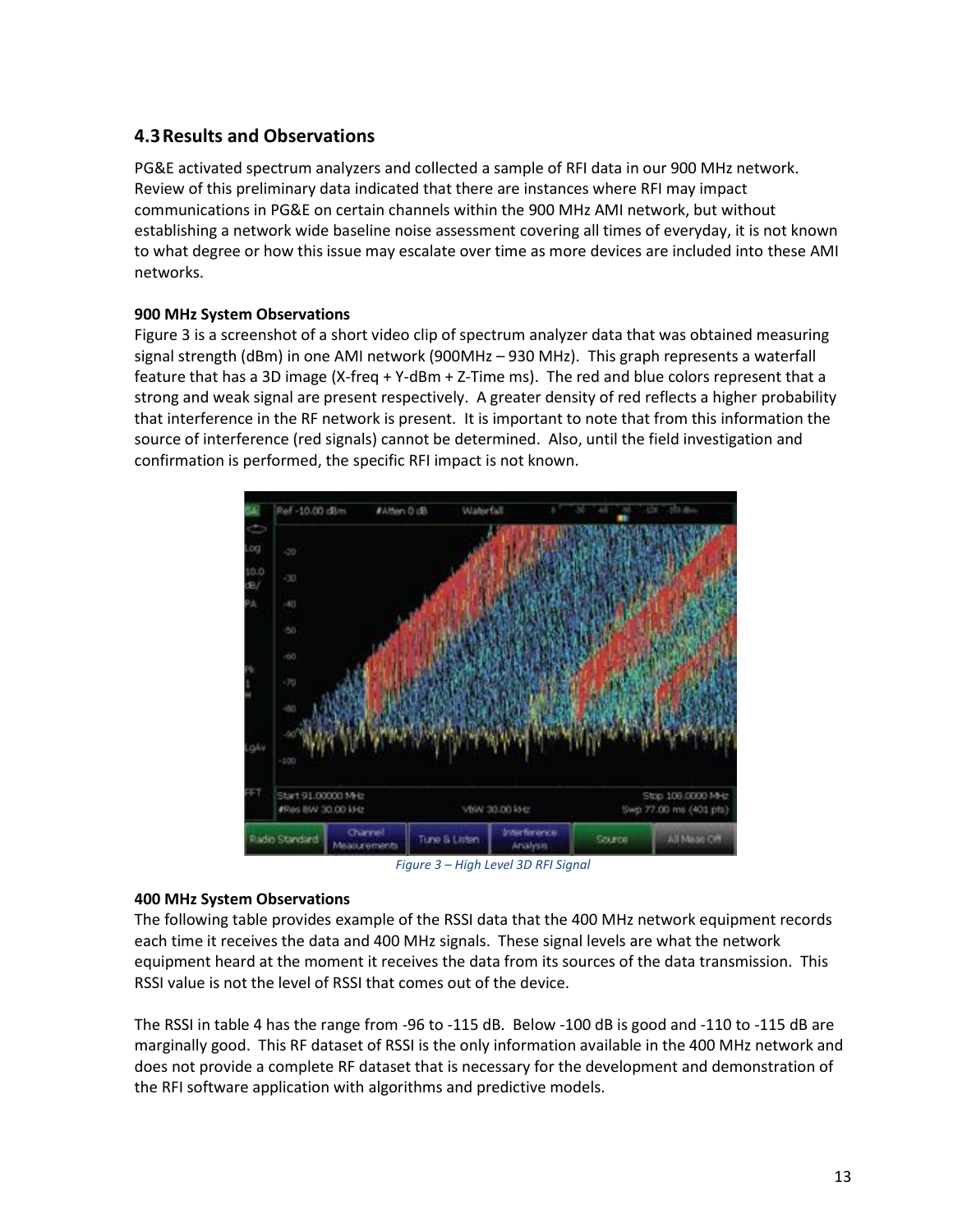| RSSI (dB) |
|-----------|
| -99       |
| $-108$    |
| $-115$    |
| $-112$    |
| $-97$     |
| $-109$    |
| $-109$    |
| $-104$    |
| $-106$    |
| -98       |
| -99       |
| $-110$    |
| $-98$     |
| -99       |
| $-97$     |
| $-96$     |
| $-96$     |
| $-102$    |
| $-113$    |
| $-112$    |

*Table 4: 400 MHz RSSI Signals* 

### <span id="page-13-0"></span>**Data Analysis**

Data validation was completed for the limited information available on both the spectrum analyzer and AMI/smart grid head-end reports for the purposes of creating a possible algorithm using such obtained data. Below are key observations of the data available for review.

### **Observations: Spectrum Analyzer Data**

- RF signals from all systems that exist in the airspace of the spectrum analyzer coverage area.
- RF signals are continuously being scanned in the millisecond time frame for the 902-928 MHz frequency range. This high resolution is likely required to identify the source of interference that the AMI data set is unable to replicate.
- Some of the RF signals that appeared to have high RSSI and repeated in a quick succession.
- Lack of signal characteristic/property information.

### **Observations: AMI Network Data**

• Data reports are one time scanning (Not a continuous scanning of frequency range like a spectrum analyzer). The lack of interval and frequent availability of necessary RF dataset may pose challenges in detecting RFI for the purposes of algorithm development.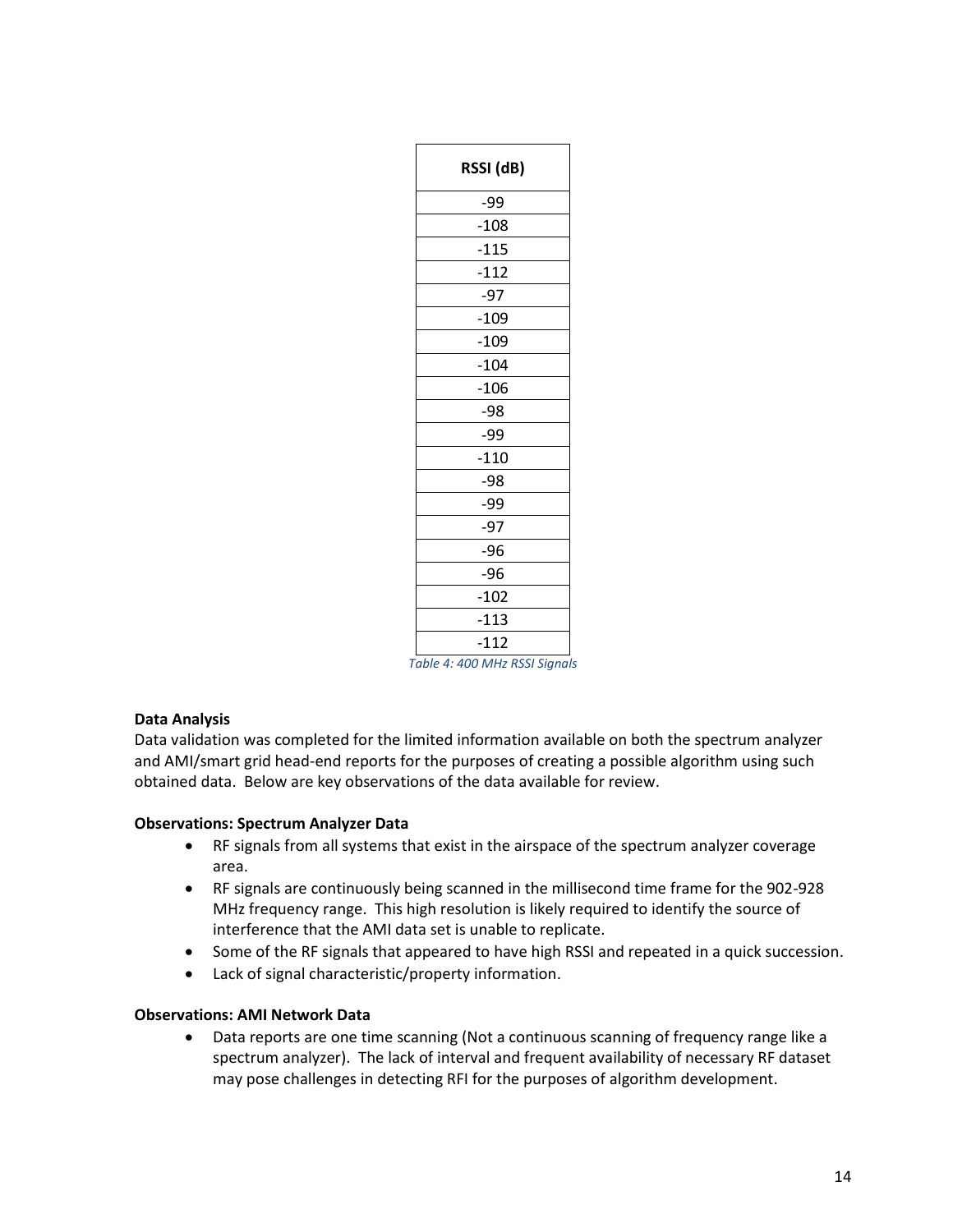- There is a high probability of when network cards are scanned at request; it will miss the periodic RF signals.
- Timestamp for AMI data are at a higher scale than a spectrum analyzer; therefore, this data cannot be overlaid on spectrum analyzer RF dataset that are at a higher resolution for learnings.
- Visual observations are required to confirm assumptions made between the AMI and Spectrum Analyzer data due to resolution issues. These assumptions would produce a higher percentage of error, thus limiting the ability to create accurate algorithms to develop and end-to-end RFI tool.
- Lack of signal characteristic/property information when the AMI network is in RF scanning mode (i.e. limited data points are available).

Both spectrum analyzer and AMI network dataset need to have some of the crucial information to build a functional algorithm. Based on the current data available, this information was not explicitly available or could be ascertained from the available information. The key questions that need to be answered from the data are described below. This information, among those that may have yet identified, would be critical to build the algorithm and provide the answers to the following questions.

- Where is the RFI located (with GPS coordinate)?
- When does RFI occur and how often?
- Who owns the suspected RFI signal?
- Why does RFI exist?
- Is such RFI on a licensed or unlicensed frequency?

#### <span id="page-14-0"></span>5 **Value proposition**

### <span id="page-14-1"></span>**5.1 Primary Principles**

The primary principles of EPIC are to invest in technologies and approaches that provide benefits to electric ratepayers by promoting greater reliability, lower costs, and increased safety.

**Affordability/Reliability –** The ability to automatically identify and mitigate RFI through an end-to-end process would have minimized non/intermittent communications from SmartMeters<sup>TM</sup>. Non/intermittent communications from SmartMeters<sup>TM</sup> lead to gaps in billing and metered data that result in customer bills being manually estimated. The continuous monitoring system proposed could potentially eliminate the labor required for manual fixes. As mentioned earlier in the report, if RFI issues were to occur on the SCADA network, they could potentially impact critical grid monitoring and control operational functions, which in turn could impact grid reliability. If RFI issues were to occur on the AMI networks, they would potentially reduce the efficacy of billing data collection, outage detection and Volt-Var optimization by causing disruptions to the stream of available data from AMI meters. An interrupted data stream is a key issue as the utility moves towards the development of smart grids that require increasing amounts of real- time information.

More specifically, this EPIC project would have contributed to the primary principle of greater network reliability by:

• Leveraging spectrum analyzers to establish a network wide baseline of RFIs.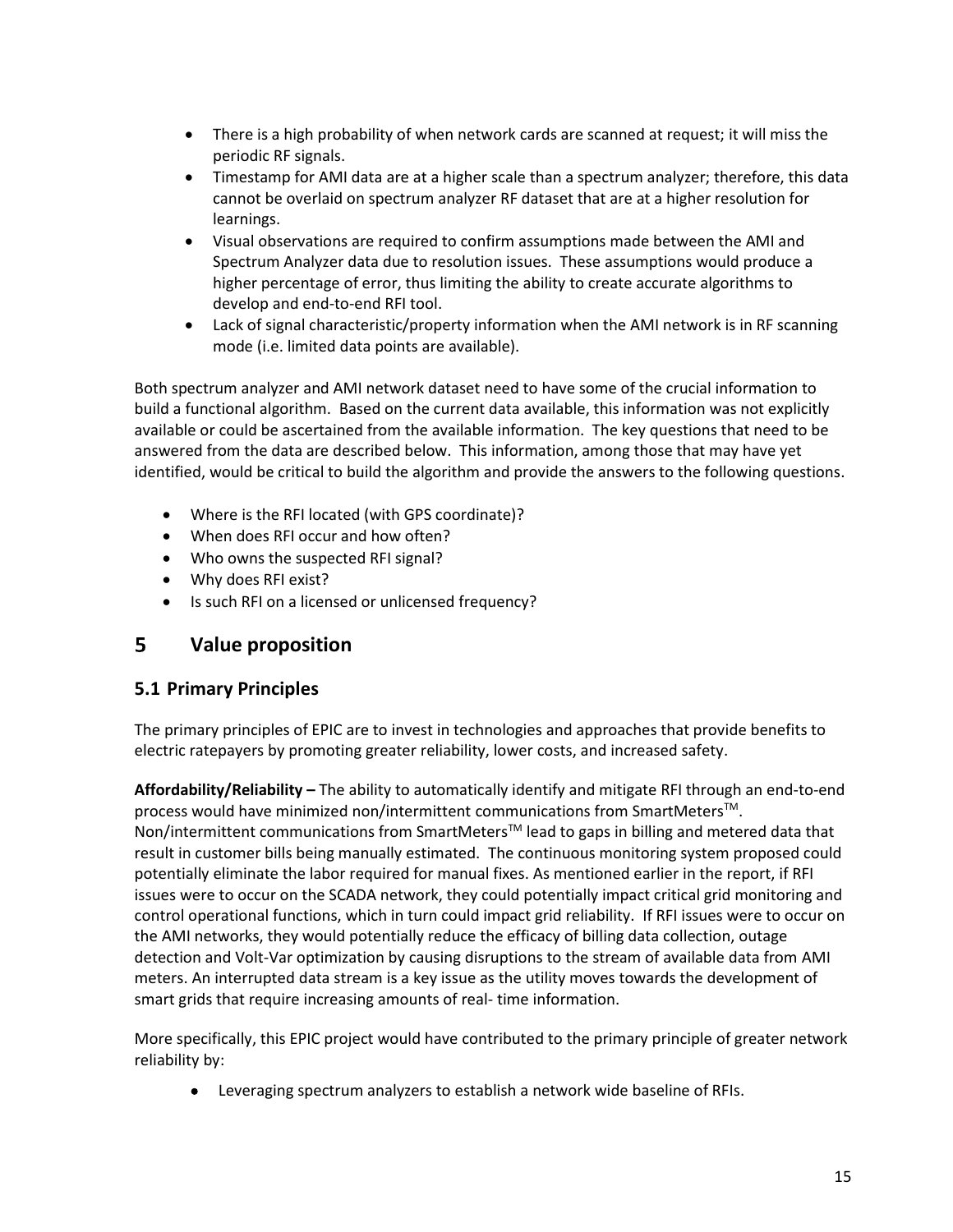- Developing an algorithm and application utilizing network RF data (including a user interface with heat map) to identify potential RFI affected areas.
- Mobilizing probes to identify and confirm noise and RFI sources, which verifies that the demonstration application is working as intended.
- Developing appropriate data file formats and data files to provide inputs for modeling calculations. Developing and including in the new application the predictive model of noise levels by year and specifying which noise levels will impact the communication operations for specific spectrums. Demonstrating alternative solutions for RFI remediation and filtering methods in the predictive modeling tool for measuring effectiveness of various RFI resolutions.
- Developing an end-to-end process from monitoring to mitigation of interference. As appropriate, taking actions and next steps in accordance with FCC rules and guidelines.

### <span id="page-15-0"></span>**5.2 Secondary Principles**

EPIC also has a set of complementary secondary principles. This EPIC project would have contributed to the Efficient Use of Ratepayer Funds principle (one the three secondary principles - societal benefits, economic development, and efficient use of ratepayer funds).

**Efficient Use of Rate Payers Monies –** A continuous RFI monitoring and analysis system may reduce the need for site visits and potentially for meter replacements. Additionally, network specialists rely on manually run reports and complaints from operations to indicate potential interference. The continuous monitoring system proposed would have automated this manually run process to identify interference.

## <span id="page-15-2"></span><span id="page-15-1"></span>**5.3 Accomplishments and Recommendations**

### 5.3.1 Key Accomplishments

Although the project did not enter the algorithm engineering and RFI Server build phase to commence execution of the algorithm development, key learning was achieved to build an important foundation for future work. The following summarizes key accomplishments of the project:

- Developed a network configuration plan that would enable PG&E to gather relevant external data sources through a secure VPN tunnel onto PG&E's network.
- Identified minimum data points and sources of this data needed to identify the source of RFI and develop a proactive automated detection algorithm.
- Identified two methodologies for data discovery into the proposed RFI server.
- Activated spectrum analyzers to identify and confirm noise and potential RFI signals in the San Francisco Test Area.
- Conducted an initial assessment on the available spectrum analyzer and AMI data sets to understand deficiencies and barriers associated with using this data to identify RFI and developing algorithms to create an automated end-to-end tool.
- Identified that the key data elements sought to pursue algorithm development are not being managed or archived and thus not available.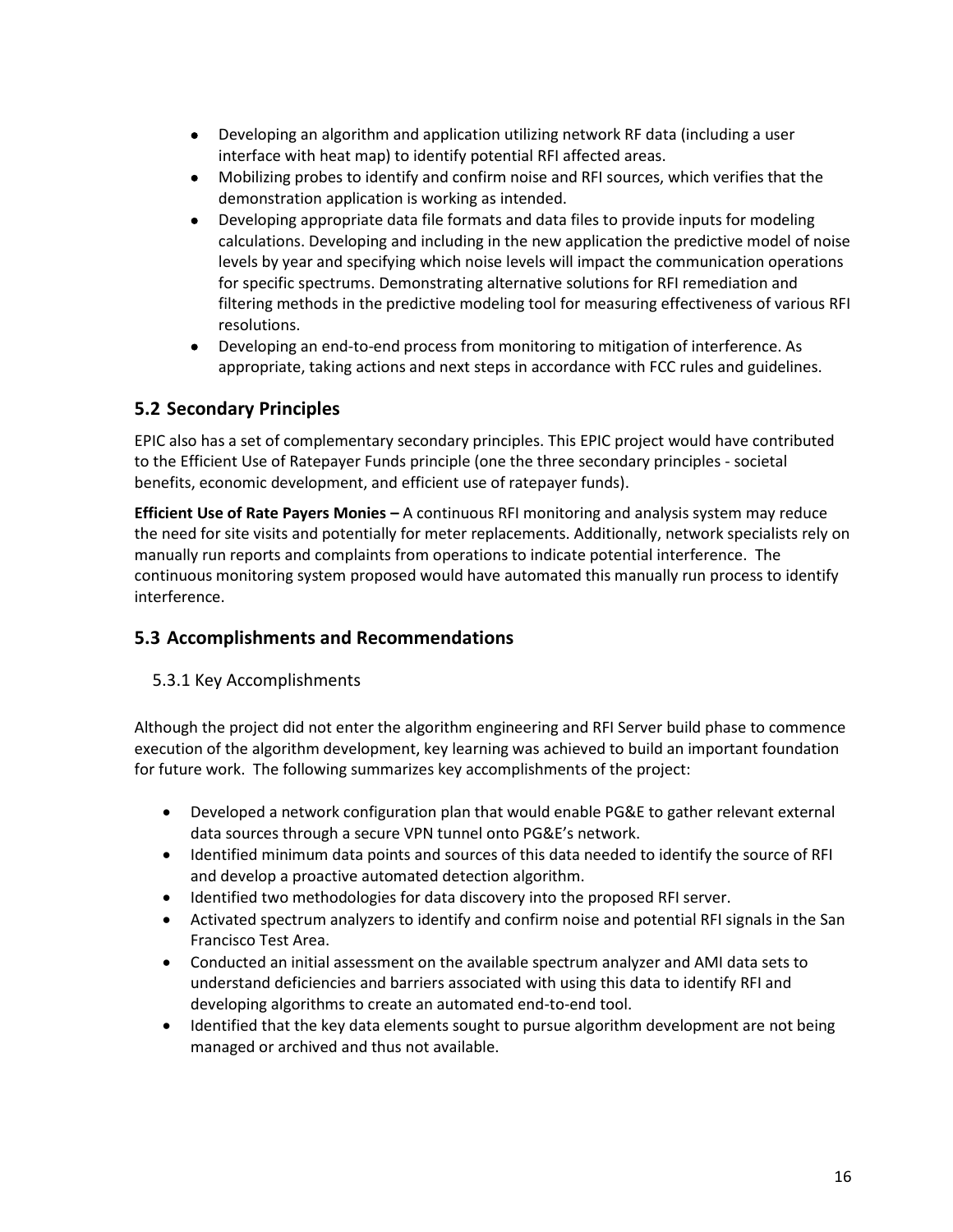### 5.3.2 Key Recommendations

<span id="page-16-0"></span>It is clear that in order for the algorithm to be executed in the future and be successful, necessary data elements are required to evaluate RFI issues and their associated characteristics. Raising the potential issues of interference and communicating its importance should lead to infrastructure to proactively and continuously monitor key RF data elements that can be analyzed to point out potential RFI.

### <span id="page-16-1"></span>**5.4Technology transfer plan**

A primary benefit of the EPIC program is the technology and knowledge sharing that occurs both internally within PG&E, and across the other IOUs, the CEC and the industry. In order to facilitate this knowledge sharing, PG&E will share the results of this project in industry workshops and through public reports published on the PG&E website.

Potential Information Sharing Forums:

- 1. DistribuTECH New Orleans, LA | February 2019
- 2. Edison Electric Institute and Association of Edison Illuminating Companies (AEIC) Indian Wells, CA | October 2018 TBD | April 2019
- 3. Bi-annual California IOU Metering Services Managers Info Sharing Sessions Alternates between PG&E, SCE, SDGE

### <span id="page-16-2"></span>**5.5Data Access**

Upon request, PG&E will provide access to data collected that is consistent with the CPUC's data access requirements for EPIC data and results.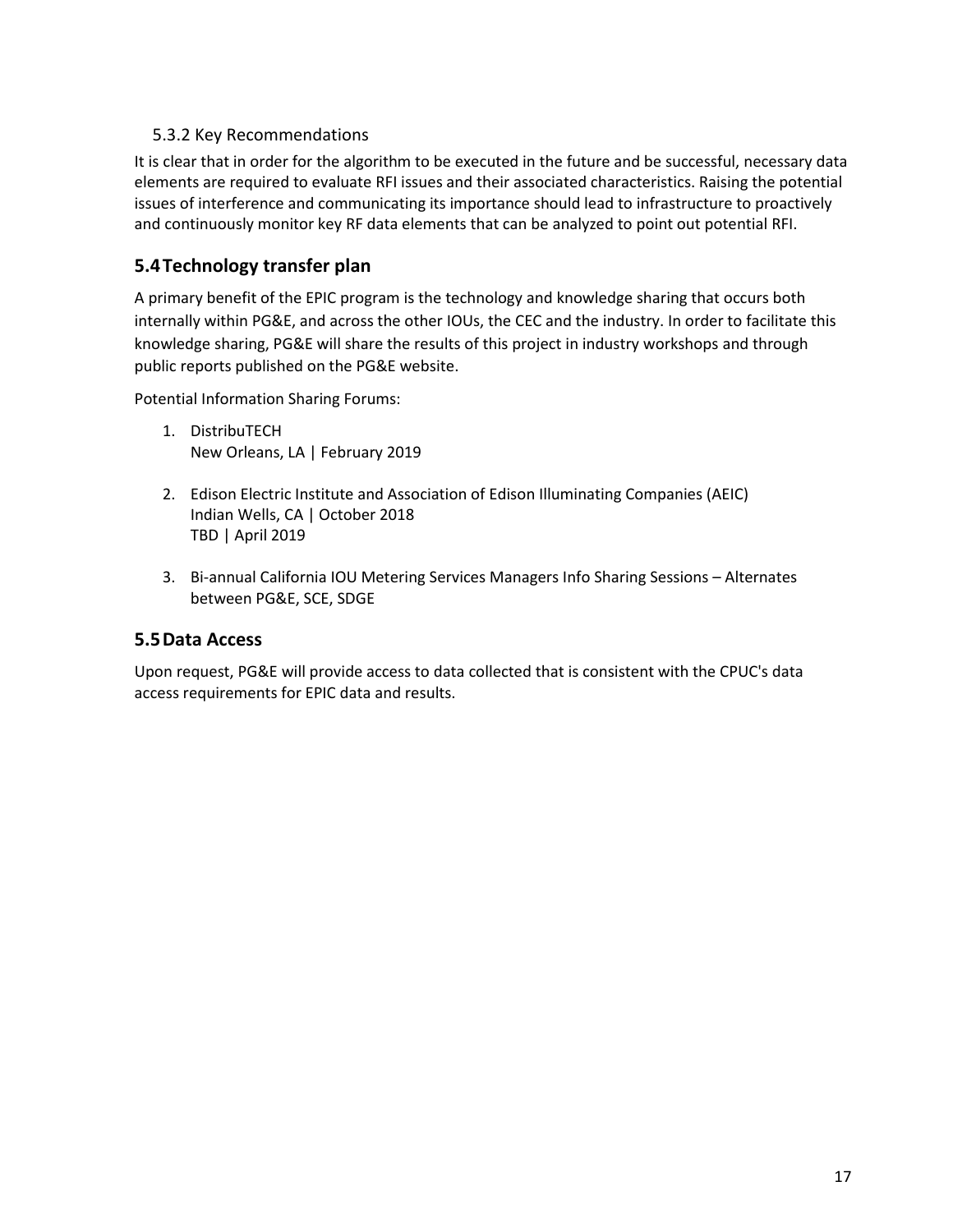#### <span id="page-17-0"></span>6 **Metrics**

The following metrics were identified for this project and included in PG&E's EPIC Annual Report as potential metrics to measure project benefits at full scale.<sup>3</sup> Given the proof of concept nature of this EPIC project, these metrics are forward looking.

| D.13-11-025, Attachment 4. List of Proposed Metrics and Potential Areas of<br>Measurement (as applicable to a specific project or investment area) | <b>Reference</b>        |
|----------------------------------------------------------------------------------------------------------------------------------------------------|-------------------------|
| 1. Potential energy and cost savings                                                                                                               |                         |
| c. Avoided procurement and generation costs                                                                                                        | Section 3.1 - Potential |
|                                                                                                                                                    | future secondary        |
|                                                                                                                                                    | benefits                |
| 3. Economic benefits                                                                                                                               |                         |
| a. Maintain / Reduce operations and maintenance costs                                                                                              | Section 3.1             |
| c. Reduction in electrical losses in the transmission and distribution system                                                                      | Section 3.1 - Potential |
|                                                                                                                                                    | future secondary        |
|                                                                                                                                                    | benefits                |
| e. Non-energy economic benefits                                                                                                                    | Section 3.1             |
| 4. Environmental benefits                                                                                                                          |                         |
| a. GHG emissions reductions (MMTCO2e)                                                                                                              | Section 3.1 - Potential |
|                                                                                                                                                    | future secondary        |
|                                                                                                                                                    | benefits                |
| 5. Safety, Power Quality, and Reliability (Equipment, Electricity System)                                                                          |                         |
| a. Outage number, frequency and duration reductions                                                                                                | Section 3.1 - Potential |
|                                                                                                                                                    | future secondary        |
|                                                                                                                                                    | benefits                |

*Table 5: Project Metrics* 

<span id="page-17-1"></span> $\overline{a}$ 

<sup>3</sup> 2015 PG&E EPIC Annual Report. Feb 29, 2016.

<http://www.pge.com/includes/docs/pdfs/about/environment/epic/EPICAnnualReportAttachmentA.pdf>